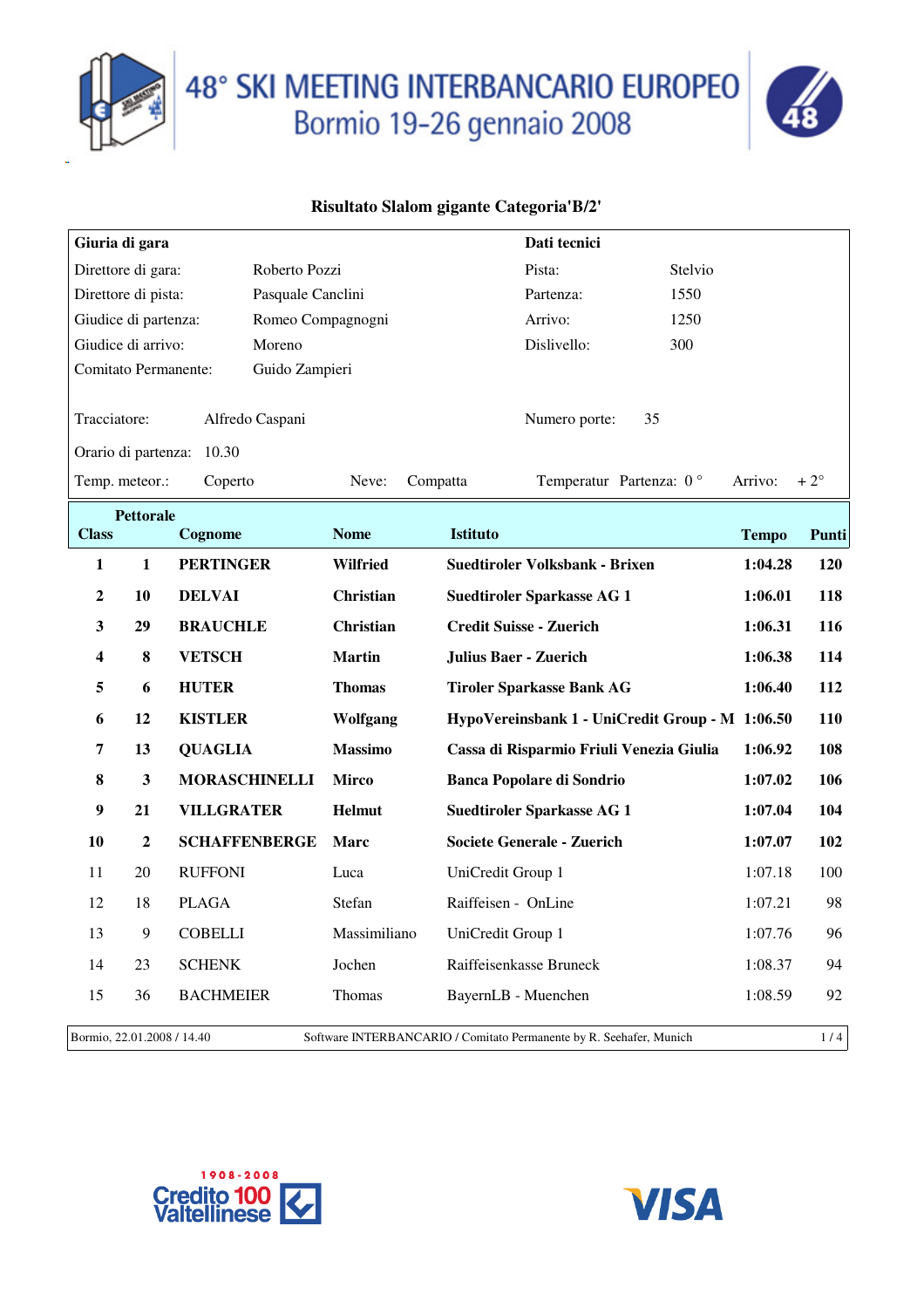| <b>Class</b> | <b>Pettorale</b> | Cognome                | <b>Nome</b>  | Istituto                                          | <b>Tempo</b> | Punti |
|--------------|------------------|------------------------|--------------|---------------------------------------------------|--------------|-------|
| 16           | 25               | <b>SPARER</b>          | Horst        | Suedtiroler Volksbank - Brixen                    | 1:09.16      | 90    |
| 17           | 31               | <b>BENETTI</b>         | Massimo      | UniCredit Group 1                                 | 1:09.20      | 88    |
| 18           | $\tau$           | <b>RAK</b>             | Uros         | Factor Banka - Ljubljana                          | 1:09.45      | 86    |
| 19           | 93               | <b>ROTAR</b>           | Klemen       | Abanka Ljubljana D. D.                            | 1:09.64      | 84    |
| 20           | 45               | <b>SEGA</b>            | Luca         | Gruppo Credito Valtellinese                       | 1:10.71      | 82    |
| 21           | 41               | <b>SCHRIBER</b>        | Marco        | St. Galler Kantonalbank                           | 1:11.28      | 80    |
| 22           | 51               | <b>HONISCH</b>         | Martin       | Credit Suisse - Zuerich                           | 1:11.29      | 78    |
| 23           | 42               | <b>GREGOR</b>          | Bostjan      | Nova Ljubljanska Banka - Ljubljana                | 1:11.74      | 76    |
| 24           | 24               | <b>FILL</b>            | Christoph    | Suedtiroler Sparkasse AG 1                        | 1:11.99      | 74    |
| 25           | 32               | PREISSENHAMMER Udo     |              | Stadtsparkasse Muenchen                           | 1:12.01      | 72    |
| 26           | 26               | <b>BECKER</b>          | Achim        | Deutsche Bank                                     | 1:12.08      | 70    |
| 27           | 52               | <b>KUZENKO</b>         | Nikolai      | Deutsche Bank                                     | 1:12.34      | 68    |
| 28           | 73               | <b>JENNY</b>           | Alain        | <b>Bank Vontobel AG</b>                           | 1:12.73      | 66    |
| 29           | 33               | <b>RAK</b>             | Matjaz       | Factor Banka - Ljubljana                          | 1:12.74      | 64    |
| 30           | 40               | <b>ELMER</b>           | Guido        | UBS AG - Zuerich                                  | 1:12.79      | 62    |
| 31           | $27\,$           | <b>DENECKE</b>         | Andreas      | BayernLB - Muenchen                               | 1:13.15      | 60    |
| 32           | 61               | <b>SCHLAGMUELLER</b>   | Georg        | Julius Baer - Zuerich                             | 1:13.45      | 58    |
| 33           | $\overline{4}$   | <b>KORBAR</b>          | Tomaz        | Factor Banka - Ljubljana                          | 1:13.61      | 56    |
| 34           | 35               | <b>TAGLINI</b>         | Enrico       | Banca Popolare Emilia Romagna                     | 1:13.93      | 54    |
| 35           | 22               | DI CICCO               | Gianluca     | Banca IntesaSanpaolo                              | 1:14.06      | 52    |
| 36           | 68               | <b>WIESBAUER</b>       | Ludwig       | HypoVereinsbank 1 - UniCredit Group - Mue         | 1:14.65      | 50    |
| 37           | 43               | <b>WALKNER</b>         | Thomas       | HypoVereinsbank 1 - UniCredit Group - Mue 1:14.92 |              | 48    |
| 38           | 46               | <b>LAURINI</b>         | Andrea       | Banca Fideuram 1                                  | 1:14.93      | 46    |
| 39           | 83               | <b>GOTTI</b>           | Ermanno      | <b>UBI Banca Gruppo 1</b>                         | 1:14.94      | 44    |
| 40           | 37               | CORSARO                | Andrea       | UniCredit Group 1                                 | 1:15.00      | 42    |
| 41           | 79               | <b>BERNEY</b>          | Frederic     | <b>Bank Vontobel AG</b>                           | 1:15.15      | 40    |
| 41           | 78               | <b>ACHLER</b>          | Carlo        | Banca IntesaSanpaolo                              | 1:15.15      | 40    |
| 43           | 90               | <b>SAAGER</b>          | Nick         | <b>Bank Vontobel AG</b>                           | 1:15.40      | 36    |
| 44           | 54               | <b>BRANDELIK</b>       | Matthias     | Landesbank Baden-Wuerttemberg                     | 1:15.51      | 34    |
| 45           | 88               | <b>RINDVOLD</b>        | Erik         | DnB NOR Bank ASA                                  | 1:15.64      | 32    |
| 46           | 81               | DI GIULIO              | Saverio      | Gruppo Banca Monte dei Paschi di Siena            | 1:16.17      | 30    |
| 47           | 38               | <b>BOSSA</b>           | Marzio       | Gruppo Banca Monte dei Paschi di Siena            | 1:16.34      | 28    |
| 48           | 49               | ZOTT-SCHECHINGE Robert |              | BayernLB - Muenchen                               | 1:16.50      | 26    |
| 49           | 5                | <b>DEL NERO</b>        | Claudio      | Banca Popolare di Sondrio                         | 1:16.61      | 24    |
| 50           | 34               | <b>ALLMENDINGER</b>    | Thomas       | Kreissparkasse Esslingen-Nuertingen               | 1:16.73      | 22    |
| 51           | 50               | CHIAROLANZA            | Massimiliano | Gruppo Banca Monte dei Paschi di Siena            | 1:17.01      | 20    |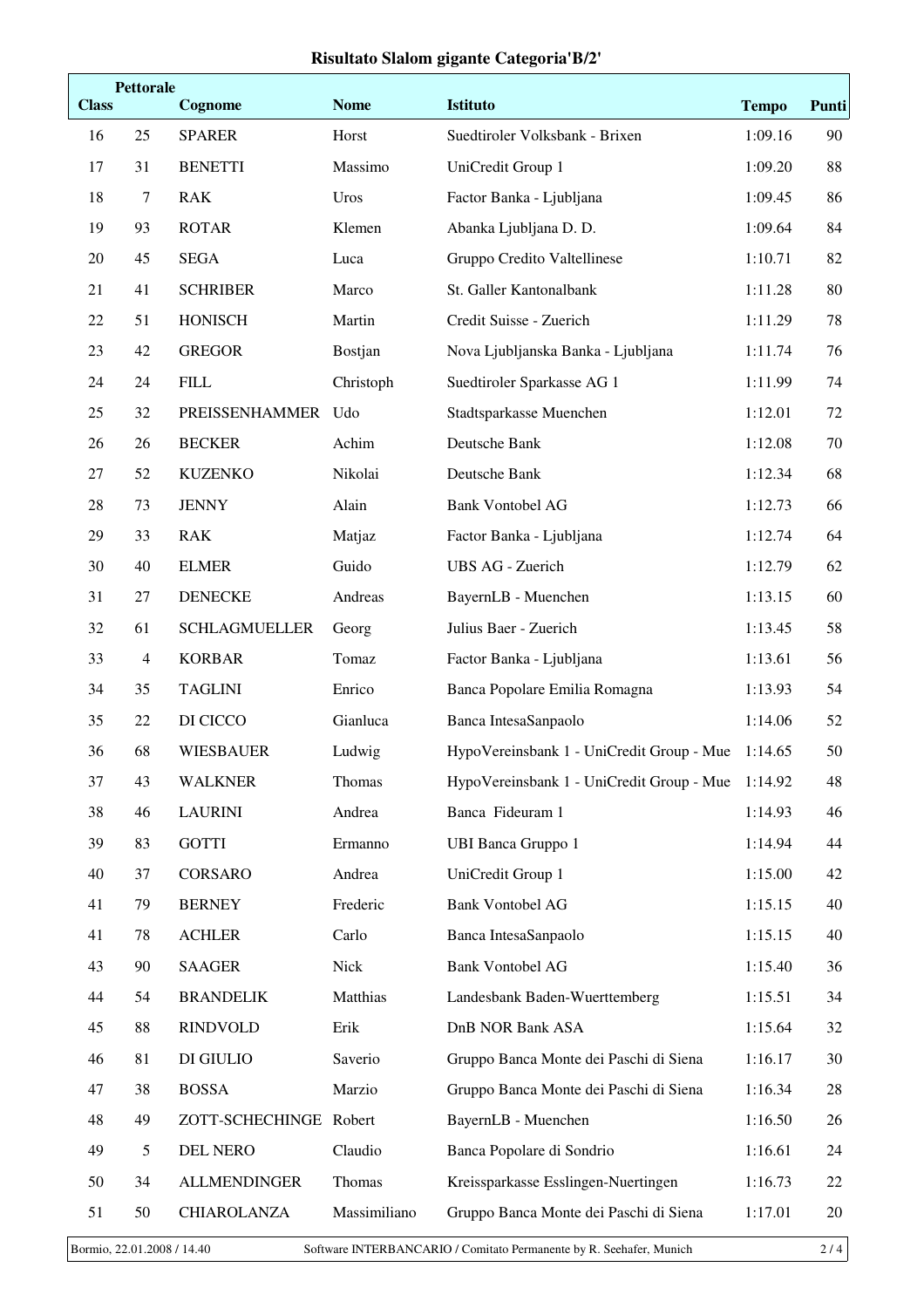| <b>Class</b>     | <b>Pettorale</b> | Cognome             | <b>Nome</b> | <b>Istituto</b>                        | <b>Tempo</b> | Punti          |  |
|------------------|------------------|---------------------|-------------|----------------------------------------|--------------|----------------|--|
| 52               | 60               | <b>BONELL</b>       | Curdin      | Graubuendner Kantonalbank - Chur       | 1:17.11      | 18             |  |
| 53               | 59               | <b>MOULIN</b>       | Serge       | <b>Bear Stearns</b>                    | 1:17.16      | 16             |  |
| 54               | 65               | <b>ALTHAUS</b>      | Heiko       | BayernLB-Nuernberg                     | 1:17.25      | 14             |  |
| 55               | 94               | <b>CALVIA</b>       | Maurizio    | Banca Fideuram 1                       | 1:17.34      | 12             |  |
| 56               | 98               | <b>FRIIS</b>        | Mark        | Credit Suisse - Lausanne               | 1:17.49      | 10             |  |
| 57               | 75               | <b>STEINER</b>      | Andreas     | Bank fuer Tirol und Vorarlberg AG      | 1:17.76      | $\,8\,$        |  |
| 58               | 100              | <b>RAMBAUD</b>      | Stéphane    | Credit Agricole Groupe France          | 1:18.54      | 6              |  |
| 59               | 63               | <b>SCHMID</b>       | Uwe         | Deutsche Bank                          | 1:18.59      | $\overline{4}$ |  |
| 60               | 82               | <b>MIHELCIC</b>     | Martin      | <b>SKB</b>                             | 1:18.94      | $\overline{2}$ |  |
| 61               | 58               | <b>CASUTT</b>       | Adrian      | <b>UBS AG - Zuerich</b>                | 1:19.45      | $\mathbf{1}$   |  |
| 62               | 84               | <b>WOHLWEND</b>     | Thomas      | Raiffeisen Schweiz                     | 1:20.02      | $\mathbf{1}$   |  |
| 63               | 56               | <b>WERNER</b>       | Stefan      | Credit Suisse - Zuerich                | 1:20.45      | $\mathbf{1}$   |  |
| 64               | 48               | <b>PESCIONI</b>     | Francesco   | Gruppo Banca Monte dei Paschi di Siena | 1:20.92      | $\mathbf{1}$   |  |
| 65               | 91               | <b>WASA</b>         | Brynjulf    | <b>DnB NOR Bank ASA</b>                | 1:20.96      | $\mathbf{1}$   |  |
| 66               | 62               | <b>DONATI</b>       | Marco       | <b>UBI Banca Gruppo 1</b>              | 1:21.13      | $\mathbf{1}$   |  |
| 67               | 47               | <b>KOREN</b>        | Damjan      | Nova Kreditna Banka - Maribor          | 1:22.03      | $\mathbf{1}$   |  |
| 68               | 53               | <b>BRINKHOFF</b>    | Marc        | Deutsche Bank                          | 1:22.15      | 1              |  |
| 69               | 87               | <b>JUNG</b>         | Steffen     | <b>BAP Bankpartner AG</b>              | 1:22.37      | $\mathbf{1}$   |  |
| 70               | 80               | <b>AHAC</b>         | Klemen      | Unicredit Banka Slovenija              | 1:22.78      | $\mathbf{1}$   |  |
| 71               | 69               | <b>KORFITSEN</b>    | Kristian    | <b>UBS AG - Zuerich</b>                | 1:27.46      | $\mathbf{1}$   |  |
| 72               | 76               | <b>MARINONI</b>     | Alessandro  | Banca Carige SpA                       | 1:28.14      | $\mathbf{1}$   |  |
| 73               | 99               | MILLER-JORGENSE     | Torben      | Nordea 1                               | 1:28.97      | 1              |  |
| 74               | 70               | <b>HEEL</b>         | Martin      | Bank fuer Tirol und Vorarlberg AG      | 1:29.97      | $\mathbf{1}$   |  |
| 75               | 74               | <b>SBARDELLA</b>    | Massimo     | Carisbo                                | 1:32.42      | $\mathbf{1}$   |  |
| 76               | 85               | <b>MUROLO</b>       | Daniele     | Banca Popolare Emilia Romagna          | 1:36.57      | $\mathbf{1}$   |  |
| 77               | 95               | <b>BERSELLI</b>     | Fabio       | Banca Popolare Emilia Romagna          | 1:42.42      | $\mathbf{1}$   |  |
| 78               | 97               | <b>MELLING</b>      | Lee         | UBS AG - Zuerich                       | 1:48.72      | $\mathbf{1}$   |  |
|                  | Squalificato (4) |                     |             |                                        |              |                |  |
|                  | 17               | <b>MOSCARDI</b>     | Antonio     | <b>UBI Banca Gruppo 1</b>              |              |                |  |
|                  | 28               | <b>SCHUETZ</b>      | Thomas      | Stadtsparkasse Muenchen                |              |                |  |
|                  | 30               | <b>KOROSEC</b>      | Dean        | Nova Kreditna Banka - Maribor          |              |                |  |
|                  | 64               | <b>THOMASER</b>     | Egon        | Raiffeisenkasse Bruneck                |              |                |  |
| Non arrivato (7) |                  |                     |             |                                        |              |                |  |
|                  | 11               | <b>PLONER</b>       | Freddy      | Suedtiroler Volksbank - Brixen         |              |                |  |
|                  | 14               | <b>KLEINLERCHER</b> | Manfred     | Raiffeisenbank Defereggental           |              |                |  |
|                  |                  |                     |             |                                        |              |                |  |